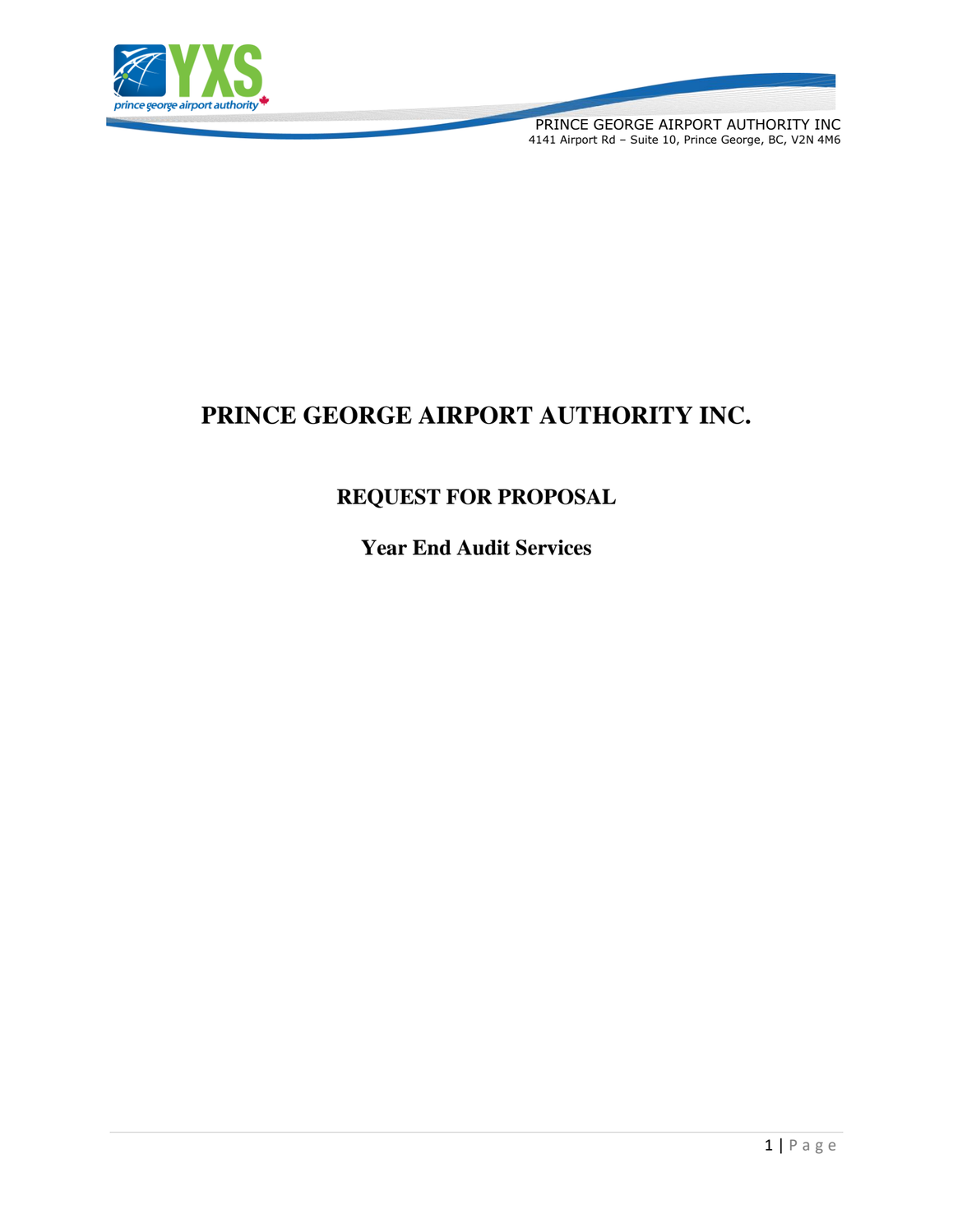

## **INDEX**

## **1. Scope of Services Required**

- a. Auditing of Prince George Airport Authority
- b. Reports
- c. Tax preparation
- d. Presentation to the Audit and Finance Committee and Board of Directors

#### **2. Organizational Information**

- a. General information
- b. Income sources
- c. Financial software

#### **3. Specifications**

- a. Cash disbursements
- b. Cash receipts and invoicing
- c. Payroll
- d. Financial statements
- e. Audit working papers

#### **4. Evaluation and Selection**

## **5. Process and Timeline**

#### **6. Response to Request for Proposal** - Information required from responding firms

- a. Experience
- b. Technical components
- c. Hours and professional fees
- d. Summation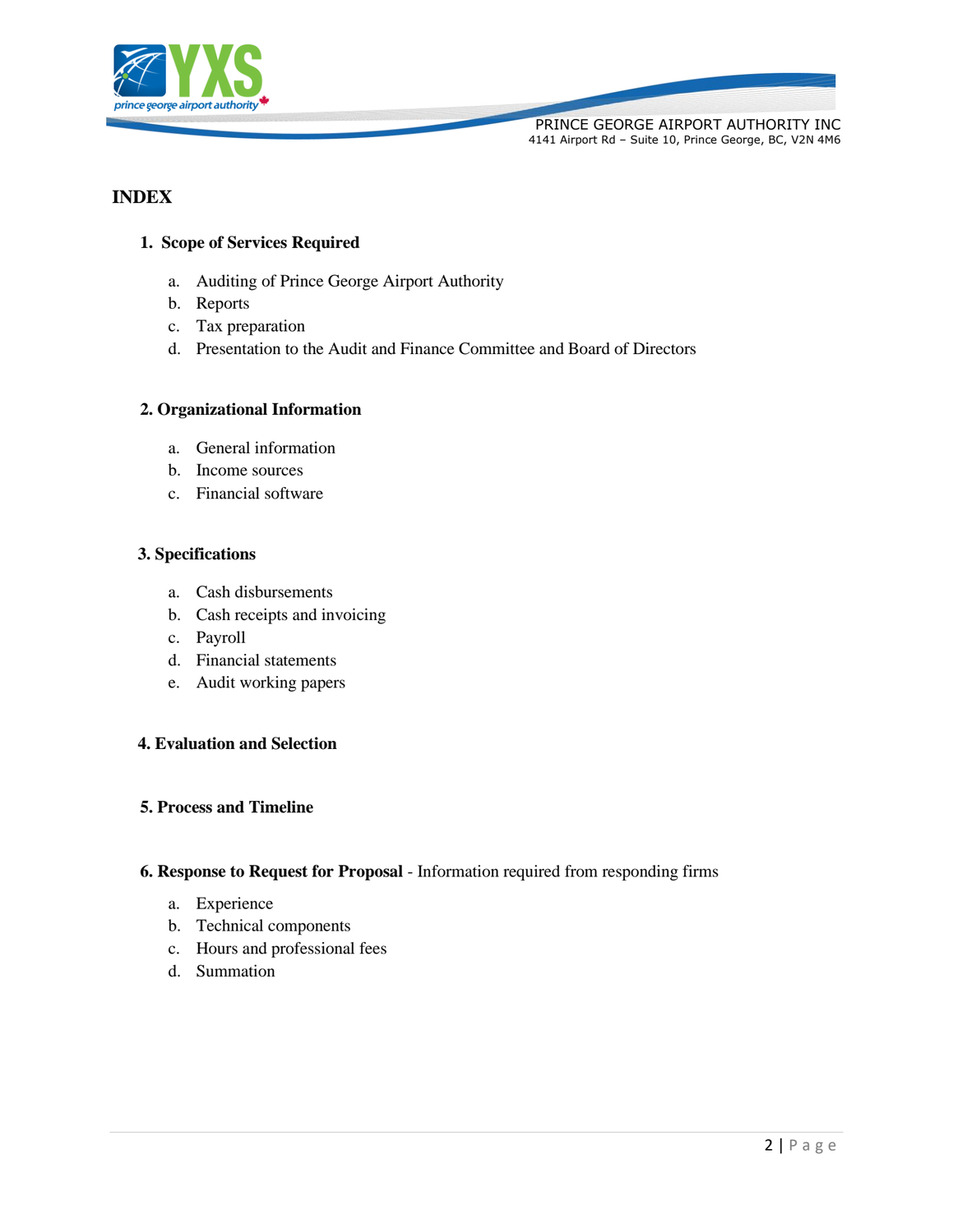

## **1. Scope of Services Required**

## **a. Audit Engagements for the Prince George Airport Authority**

The Prince George Airport Authority requires an audit of their financial records at the end of each fiscal year ending December 31 in order to comply with their bylaw Section 11.6 which states:

*"Financial Statements: The Board shall, at least once in every fiscal year, cause financial statements of the Authority to be prepared and audited. The financial statements must consist of a statement of income and expense, a statement of surplus, a balance sheet and a statement of source and application of funds."*

As stated in the bylaw above, the auditor is required to include:

- Statement of Operations and fund balances
- Statement of Financial Position
- Cash Flow Statement

The purpose of the audit is to render an opinion on the PGAA's financial statements. If the auditor believes that costs are not appropriate or that there are control deficiencies, a separate management letter advising the Board of Directors, together with appropriate recommendations as to how the organization can be safeguarded from the error in the future, is required.

#### **b. Reports**

Audited Financial Statements and audit reports must be finalized for review by the Finance Committee by *March 15th* each year. Statements will be formally signed once presented to the Board of Directors in early April.

#### **c. Tax Preparation**

This Request for Proposal includes the preparation of all required tax returns.

#### **d. Presentation to the Audit and Finance Committee and the Board of Directors**

Auditors will be asked to attend and present the financial statements to the Finance Committee and possibly to the Board of Directors prior to the PGAA Annual General Meeting.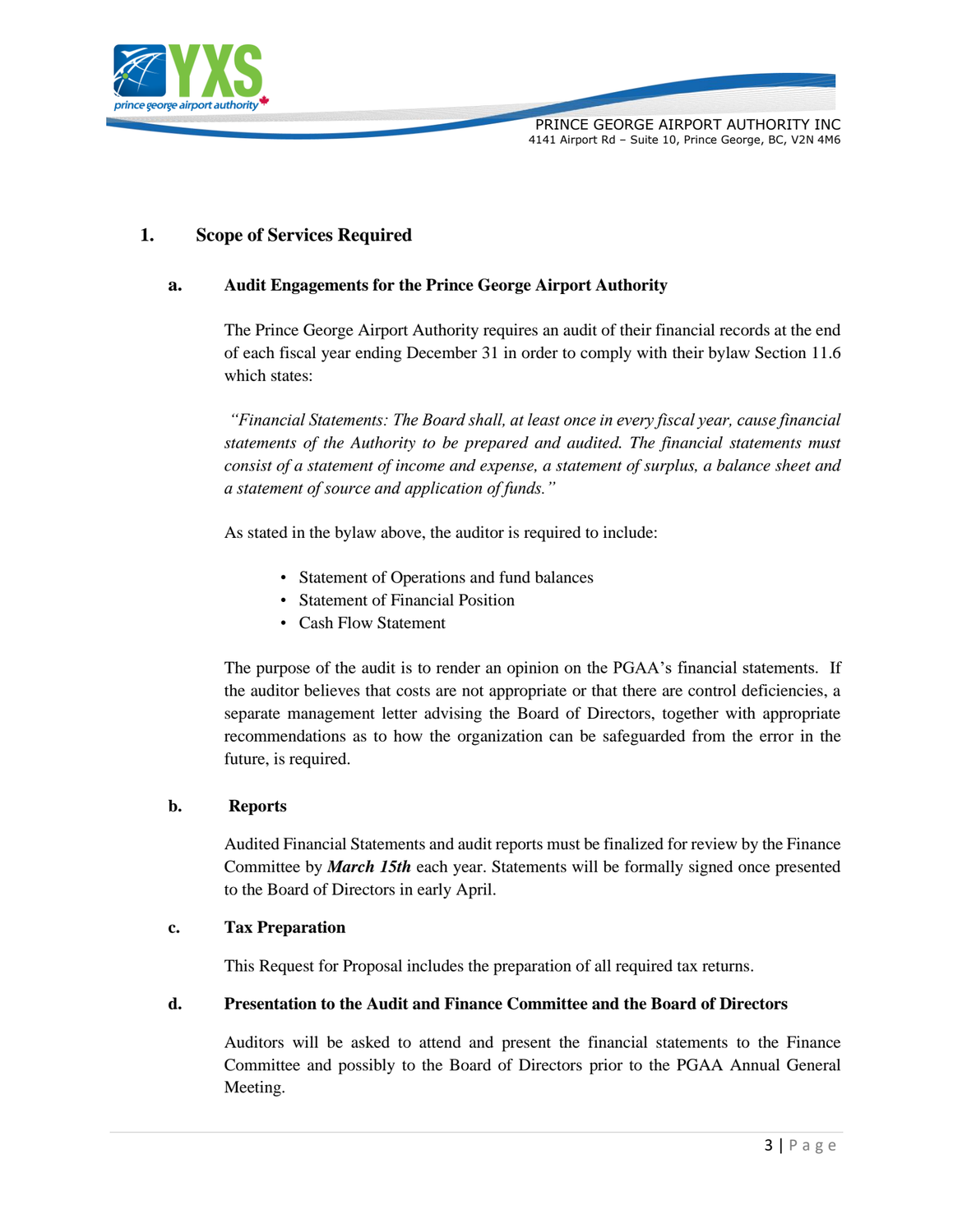

## **2. Organizational Information**

#### **a. General Information**

The Prince George Airport Authority (PGAA) is a not-for- profit organization incorporated on July 27, 2000. The PGAA reports to a Board of Directors made up of twelve people who have been nominated by the federal and provincial governments and the City of Prince George among others. The Prince George Airport Authority is a federally registered notfor-profit organization, and is exempt from income taxes for all airport related activity.

#### **b. Income Sources**

The primary sources of income and funding are generated from landing fees, terminal fees, concessions (car rental, advertising, restaurant), Airport Improvement Fees, parking fees, fuel, and leased land.

#### **c. Financial Software**

The PGAA uses Microsoft Great Plains Dynamics financial software.

#### **3. Specifications:**

#### **a. Cash disbursements**

- Transactions for operations flow primarily through one main operating account.
- All operating cheques are issued through the Accounts Payable software, which is integrated with the General Ledger.
- All cheques require dual signatures. Payroll is processed via direct deposit.
- The PGAA processes approximately 3700 vendor invoices annually.

## **b. Cash receipts and invoicing**

• The PGAA generates approximately 3400 invoices annually. Due to the nature of the business, most invoices are processed once a month. Sewer and water are billed quarterly. The monthly average accounts receivable balance is approximately \$1.3 million. Bank deposits are completed weekly. A large majority of PGAA billings are paid electronically.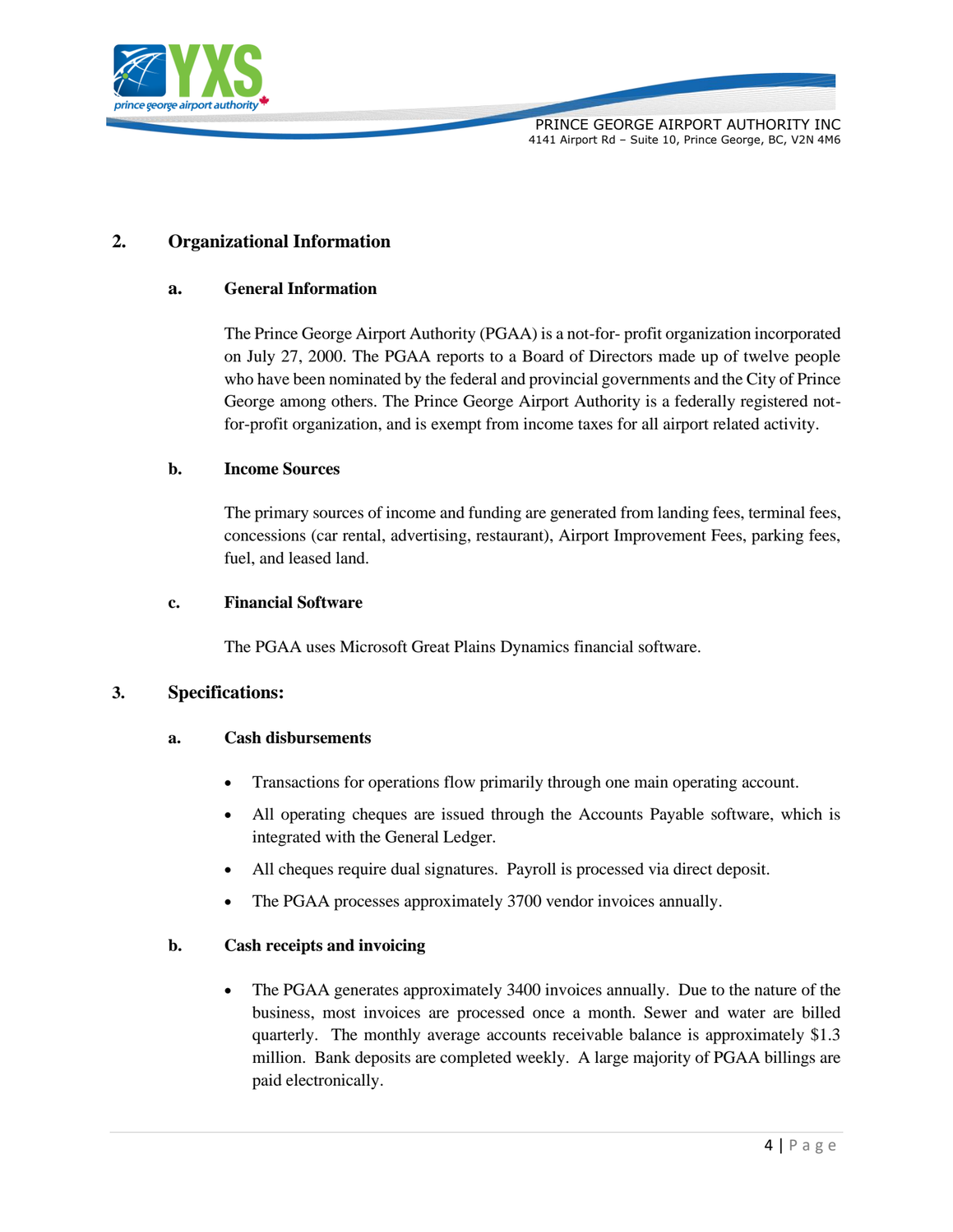

- Funds are received from landing and terminal fee revenue, Airport Improvement Fees, lease revenue, parking revenues, fuel sales, aircraft parking, overtime security and emergency response fees, recoverable services, Restricted Area Identification Card processing, boardroom/training room booking fees, and tenant parking. All airline payments are received electronically, primarily once monthly.
- Parking revenue is generated from both the short and long term parking lots. All parking paid via credit or debit is electronically deposited to our operating account daily. Cash from parking is deposited once a week when the weekly bank deposit is processed.

## **c. Payroll**

- Prince George Airport Authority employs 31 permanent and 8 winter season term staff. All employees are paid bi-weekly.
- All hourly staff complete timesheets that are approved by the respective superintendent/manager.
- Health benefits are 100% employer funded.
- Payroll is processed by the PGAA and then entered into an online third-party payroll program. Employees are paid via direct deposit issued from the third-party payroll provider.
- Directors on the PGAA Board receive compensation for their attendance at Committee and Board meetings and also in accordance with the position they hold (Chair, Vicechair). A full schedule of compensation fees is available upon request.

## **d. Financial Statements**

• Financial statements are produced monthly in accordance with accounting standards. Monthly working paper files are maintained.

## **e. Audit Working Papers**

- The PGAA accounting staff completes comprehensive year-end files and working papers (with backup where appropriate) for audit purposes. The successful auditors will liaise with Diane Bertram, Director of Finance, and Veronica Laass, Manager of Accounting as required.
- A copy of the chart of accounts and the current audited statements are available by request with approval from the Finance Committee.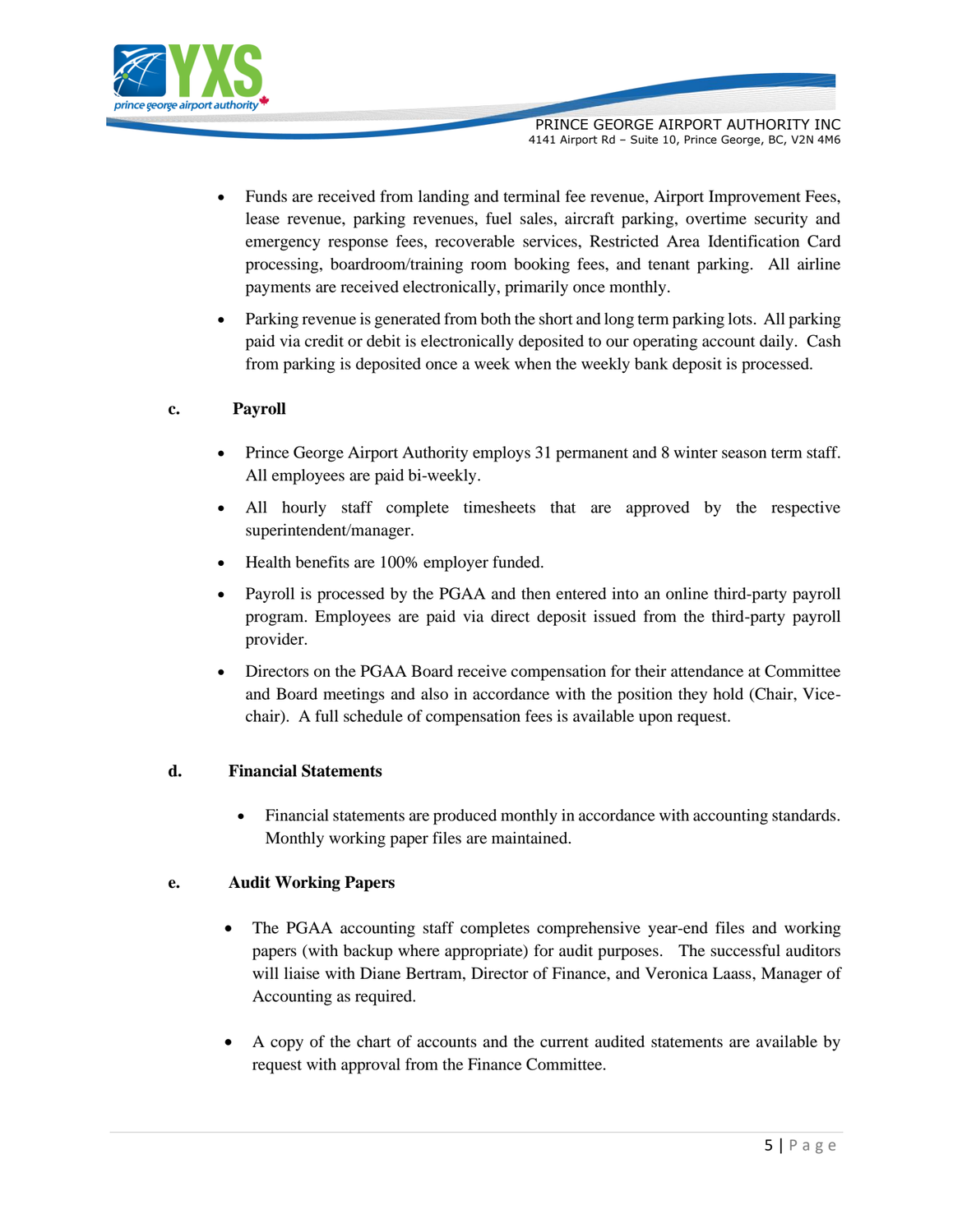

## **4. Evaluation and Selection:**

The Prince George Airport Authority plans to award a three (3) year contract to perform audit services for the fiscal years ending December 31, 2022 through December 31, 2024. The PGAA may award up to two (2) additional one-year extensions to the contract.

The Prince George Airport Authority reserves the right to make an award without further discussion of the proposals submitted. Therefore proposals should be clear and complete with regard to both the technical proposal and pricing. The Prince George Airport Authority also reserves the right to reject any and all proposals received, and is not committed to pay any costs incurred in the preparation and submission of proposals. Late proposals will not be accepted and will be returned to the proponent.

The Prince George Airport Authority's intent is to enter into a Contract with the Proponent who has the highest overall scoring results from the PGAA's evaluation process. The following criteria will be used to evaluate the proposals received. Proposals should be formatted in the order of the evaluation criteria.

- 1. Qualifications 25 points
- 2. Technical Requirements 35 points
- 3. Quality of Proposal & Added Services  $-20$  points
- 4. Cost of Services 20 points

## **5. Process and Timeline:**

- RFP distributed to area CPA firms by **June 3, 2022.**
- Additional questions/information requests to be submitted electronically to Veronica Laass, Manager of Accounting at [vlaass@pgairport.ca](mailto:vlaass@pgairport.ca) by **Friday, June 10, 2022 at 4pm.**
- All queries and responses will be summarized and distributed to participating firms (as indicated by the completed Receipt Confirmation Form) by **Tuesday, June 14, 2022 at 4pm.**
- Responding firms to submit competed proposals electronically to Chrisie Berry at [cberry@pgairport.ca](mailto:cberry@pgairport.ca) no later than **Thursday June 30, 2022 at 4pm.**
- RFP's reviewed, evaluated, and results tabulated by **July 18, 2022.**
- Successful accounting firm confirmed on **August 15. 2022.**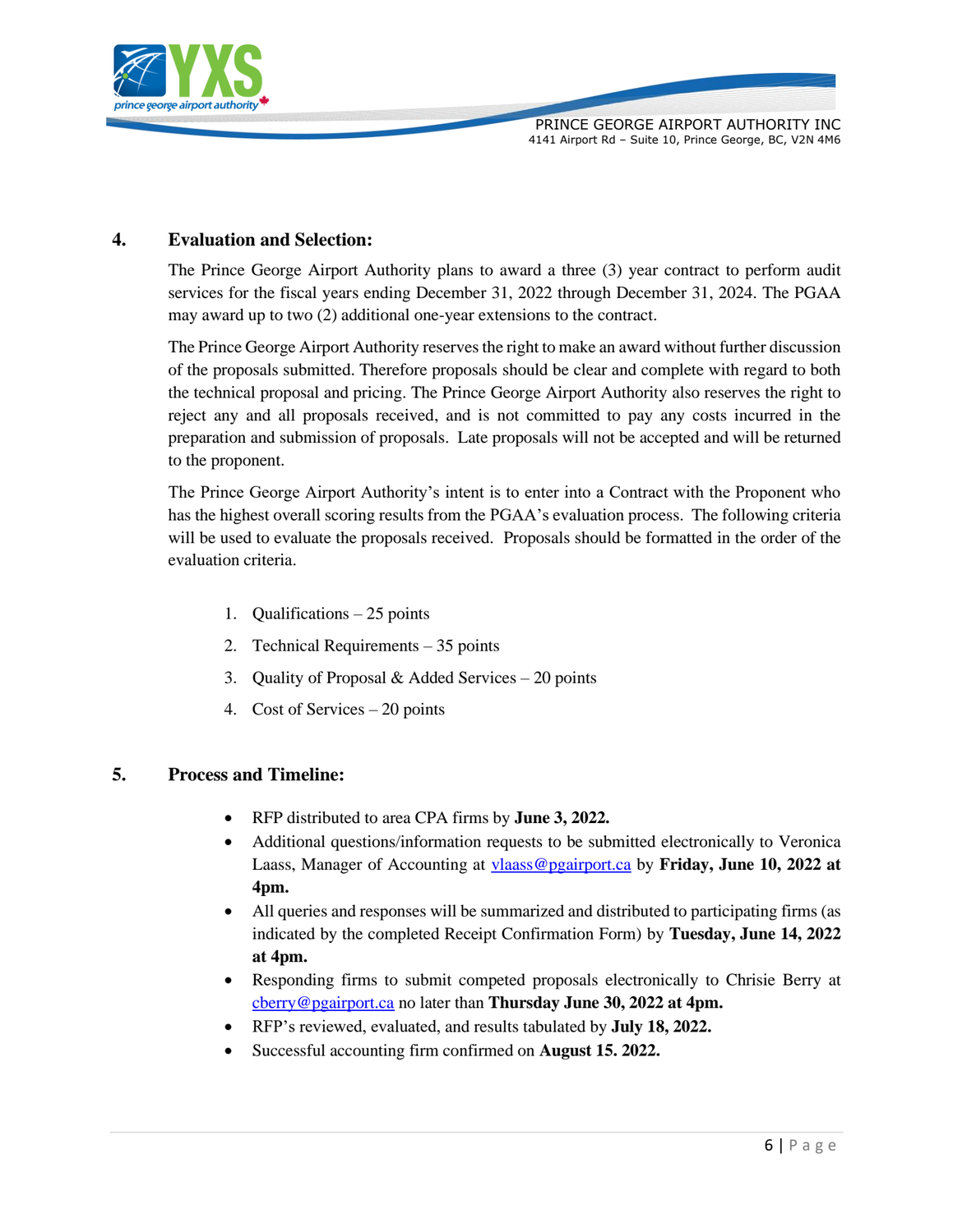

## **6. Response to Request for Proposal:**

Please provide the Prince George Airport Authority with the following information:

#### **a. Experience auditing not-for-profit and/or transportation related organizations:**

A list of clients (current or former) that are registered as not-for-profit and/or in the transportation industry and the number of years in aggregate that your firm has provided audit services should be provided to demonstrate your experience.

#### **b. Technical components:**

Confirmation is required that you are aware of the deadlines involved.

Ability to meet scope of work and requirements, implementation plan and schedule, staff qualifications and experience, past performance

#### **- Implementation Plan and Schedule:**

Introductory/Planning Work: Describe how you plan to familiarize yourself with The Prince George Airport Authority and its activities. State the estimated hours required.

Transition/Start-up/Fieldwork: Describe the transition process and the time necessary to complete.

#### **- Background, Experience and Philosophy**

- An executive summary of the proposal, including a statement of the firm's understanding of the services to be provided.
- References from current/former clients for who services of a similar nature have been performed. For each client, please include a brief description of its organization and complexity, and provide a point of contact and telephone number. The Prince George Airport Authority may contact these firms for references.

#### **- Staff Capability and Approach**

- Information clearly demonstrating your capability to perform auditing and other services as stated in the "Scope of Services" section within the request for proposal. This information should include brief resumes of the team of partners, managers and associates who would be assigned to The Prince George Airport Authority and any other information relevant to your qualifications to perform these services.
- Steps taken at your firm to ensure continuity in the assignment of key staff from year-toyear.